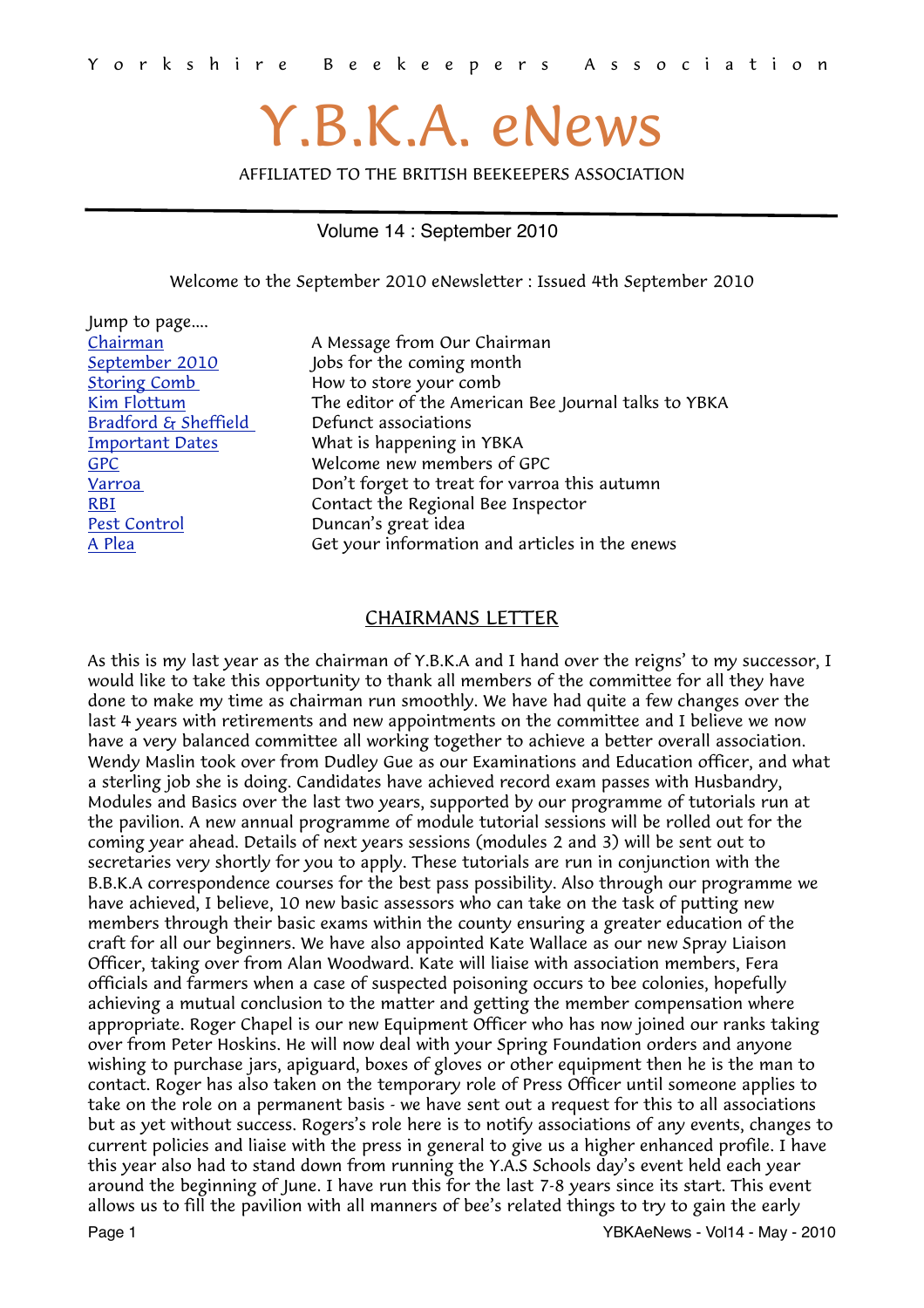interest by children 9 to 11 years of age into the craft of beekeeping... We ask every year for a number of volunteer to help with this project and it's been very successful to date. We also run a competition for all the schools based on a particular bee's related theme, this year was a model of a bee garden won by "Chase school of Harrogate" who received a check for £150 from Y.B.K.A towards their schools equipment.

Phil Gee has now taken over this project after being involved with me for the last three or four years. Phil will be contacting all associations next year for volunteers to step up and help for just one or the two days the event is held over, so please give him your support. All the new contact details for these positions are posted on our Y.B.K.A web site.

With this season of 2010 now coming to an end regarding honey collecting by our bee colonies, and only Heather and Balsam now to finish and process, this is a good time to select any honey gathered throughout the season that you feel is of a good quality and take three or four of pounds from each and place this after filtering into separate containers for next years honey shows before selling it all. At the same time fill a couple of jars of each for the Yorkshire honey show held at the Yorkshire showground on the  $23<sup>rd</sup>$  and  $24<sup>th</sup>$  of Oct at the Countryside Live event. Schedules for this event will be available to download on our Y.B.K.A web site and a copy sent to all association secretaries for them to copy and distribute to their members. These can also be used for your own local association shows and hopefully gain you some prize cards and accreditation from other beekeepers for winning the class.

This is also the time when we must ensure our colonies go into winter clean and free from disease, so as soon as the last flow stops and you have taken off any surplus. Your first thoughts then must be to treat for varroa, and then feed any colonies that don't come up to the 50lb per colony weight for winter you may also with to add a little fumidil B to the mixture to help prevent Nosema. For if we have a long drawn out winter as last year with the bees confined for a very long time this may be advantageous. This can be purchased through Thornes or your local equipment rep. with instructions attached.

I look forward to seeing many more of you at next years honey shows as with the upsurge of new beekeepers this is a great opportunity for you to show off your own and your bees hard work and produce. Don't forget small shops and members of the public really appreciate award winning honey, and a few appropriately positioned rosettes and prize cards or a photo of them work wonders with sales.

Good luck to you all

[Dave Shannon](mailto:dave_aca@tiscali.co.uk?subject=YBKA%20Chairman)

Y.B.K.A Chairman Happy Beekeeping

#### <span id="page-1-0"></span>District Associations

Both Bradford (Idle) and Sheffield BKA's will apply to become official districts of the Yorkshire BKA at the coming AGM. Both associations have previously been district associations of YBKA.

In order to apply for membership both will have to have a functioning committee, constitution and programme. Both also have to have at least four full members.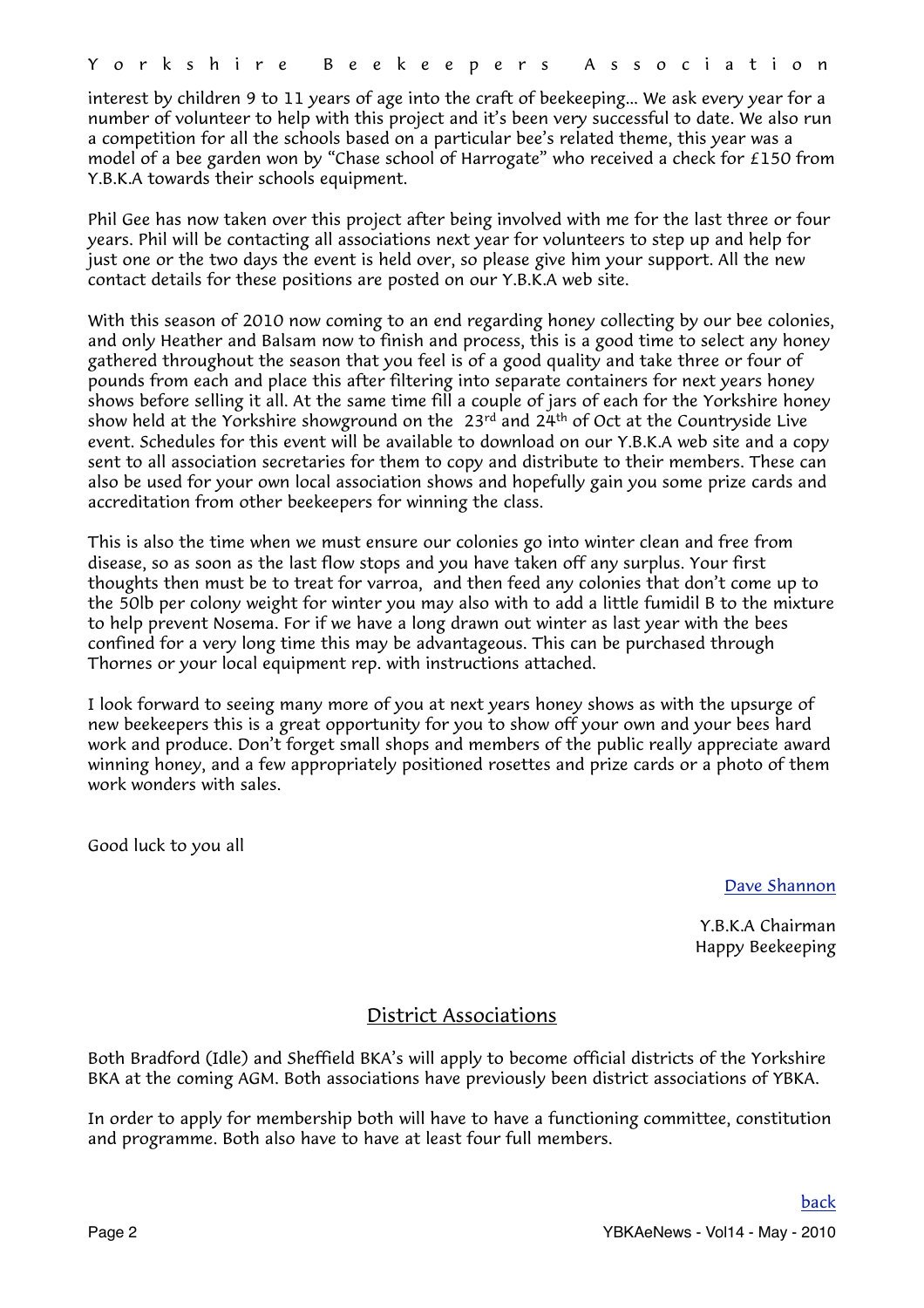### <span id="page-2-0"></span>September

The bees on the heather are doing fairly well and those near the balsam are still bringing in lots of nectar and pollen but elsewhere everything is closing down and the bees are preparing for winter. The sun is set to shine for a few days but night temperatures are below 5°C. We beekeepers need to be getting the bees ready for winter too.

The commonest cause of winter loss is starvation! From October onwards the temperatures drop and the availability of pollen and nectar diminishes as flowering plants go into winter mode. Bee flight and forage activity slows down to almost nil as sources of food become scarce. Well before October arrives the beekeeper should have prepared the colony for winter. For the rest of the winter the beekeeper must remain vigilant in ensuring wintering colonies have access to enough food to see them safely into the spring.

#### The Bees

Bees winter best as strong colonies with lots of food stores. Check that your queen is present and still laying. If she has been a poor layer then consider introducing a good quality queen. If the colony is small then consider uniting with another using the newspaper method. A good five frame nuc can be successfully nursed through winter.

#### Starvation

The colony should be going into winter with a brood chamber packed full of stores – at least 40lb. A second brood box or brood super full of food is even better. A super of food can also be introduced below the brood box to ensure that the bees have plenty of food. Use the biggest rapid feeder you can get – for most people this will be the 2l rapid feeder but a 5l or 10l one means that you only have to make one journey to the apiary.

If the colony is not full of stores then feed with a strong sugar syrup – 1 Kg white sugar in 500ml of hot water. Keep feeding until the colony stops taking the food in or until the temperature drops to 0°C.

In January/February the colony may need additional food – have a Kg of fondant candy ready to place above the brood frames.

#### Weather

Ensure that the hive is waterproof and secure from the cold winter winds. Hives do not require additional insulation though some people like to add this at the top, ventilating at the bottom. The varroa floor slide should be in place to prevent chilling from the bottom – the mesh floor should however provide enough ventilation if you leave the hole(s) in the crown board open.

#### Enemies

Varroa. The main enemy of our bees is the varroa mite. After removing the honey crop give an autumn treatment –apiguard, Thymovar or apilifevar are good as the temperatures are still above 15°C.

Prepare to treat in December with oxalic acid dripped over the brood cluster on a cold  $(3^{\circ}C)$ day.

Nosema If your colony is prone to dysentery or shows any fouling on the outside of the hive – or if people near you have lots of nosema – then give an autumn treatment of fumidal B. This is given dissolved in the autumn sugar feed.

continued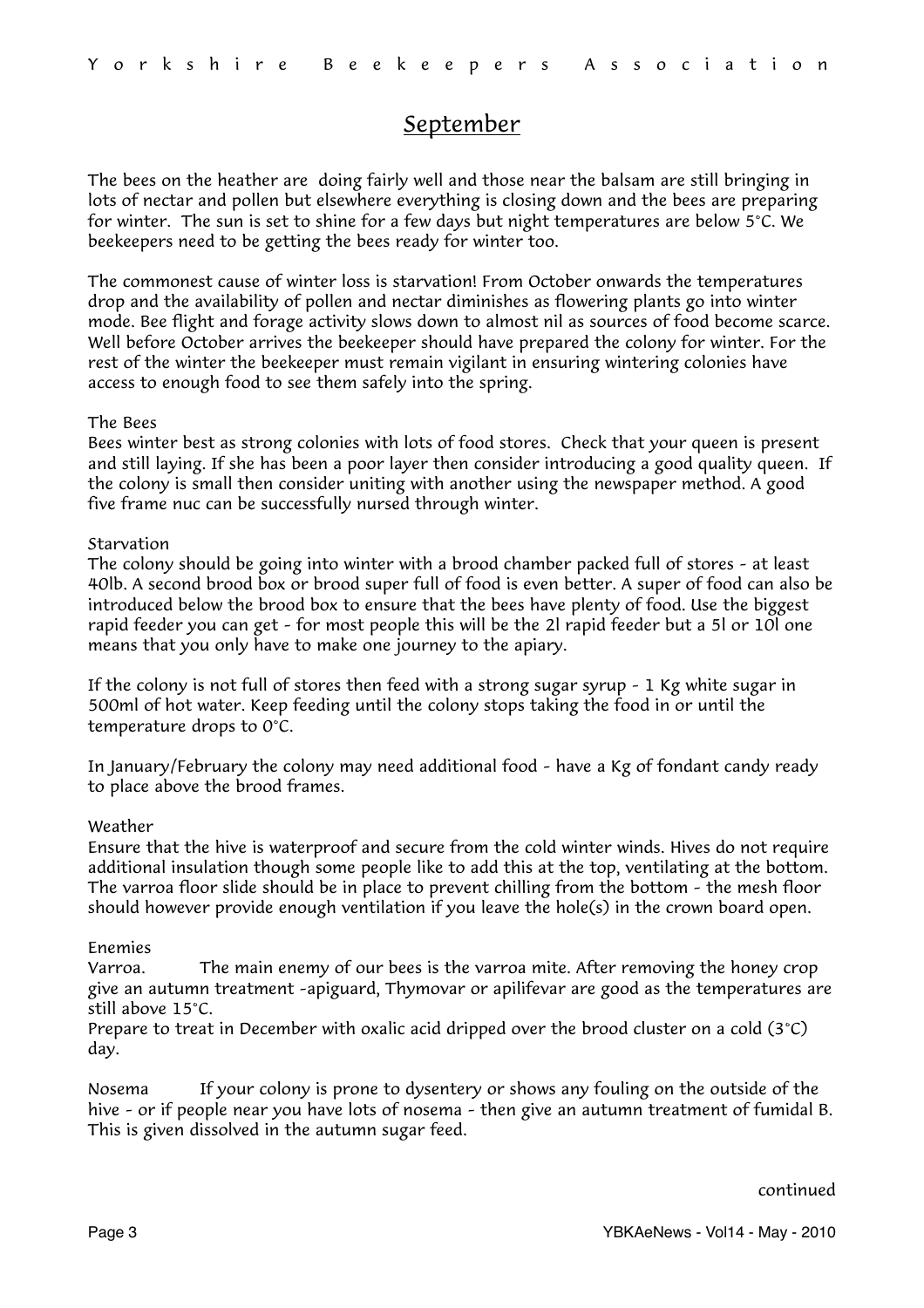Wax Moths Wax moths are mainly a problem for stored comb, especially comb that has been used to raise brood. Store supers inside a cold building, wet or dry, with sheets of newspaper between each box. Boxes that have had brood raised in them can be stored with 100 ml 80% acetic acid on a wad of cloth over each super – metal spacers should be removed. Combs must be aired for several days before use.

Wasps Reduce the entrances if wasps are a problem. Place wasp traps near the hives. Destroy wasp nests in the apiary.

Mice Mice will try to enter hives (and live above the warm cluster) when temperatures drop to below 10°C. Use a mouse guard.

Woodpeckers Wrap chicken wire around the hive. You don't need to build a cage, just make sure the bird can't get a firm grip.

The beekeeper Beekeepers should be kept away from hives once the temperature drops to 9°C and the bees start to cluster. The bees can be given a quick oxalic acid treatment and fondant can be quickly placed above the combs but the beekeeper should not disturb the bees until late March or April (unless the weather is crazy).

## Jobs for the month

- 1. Open the hive and check your queen one last time before cold weather sets in. Make sure the queen is not old or sick.
- 2. Reduce the entrance to prevent robbing do this now if wasps are a problem
- 3. Combine the hive with a stronger colony if it is weak
- 4. Check food levels and prepare to feed your bees if necessary
- 5. Treat hives that are prone to nosema / dysentery with Fumidal B
- 6. Use an Autumn varroa treatment
- 7. Remove the queen excluder.
- 8. Add a mouse guard in October / Use woodpecker protection
- 9. Check that the hive is waterproof
- 10. Make sure that the hive is safe from winter winds

Winter is the best time to consider tidying up the apiary or moving your bees to a nearby new site.

Choose a cold and frosty day as this will ensure that you are not interrupted by flying bees. Cut back any long growth that has grown up during the year and lop back any branches that may be over-hanging the hives and impeding the working space behind the hives. It is essential that the hives are positioned well off the ground to allow an air flow below the hive floors. This will avoid dampness creeping into the hive and help alleviate one of the main causes of hives dying out during the winter months. At the same time, consider raising the hives to a height that will help to avoid having to stoop so much when manipulating the brood nest during the active season.

One of the secrets of success in beekeeping is to be well prepared. Now is a good time to clean those spare brood chambers and supers, exchanged frames and the queen excluders. Cleaning the latter will ensure they fit evenly when they are put on in the spring. If the brace comb is not removed then the excluder will rock with the risk of the wires becoming distorted creating a gap for the queen to pass through and lay in the supers.

[Bill Cadmore, Editor](mailto:ybkanews@ntlworld.com?subject=eNewsletter)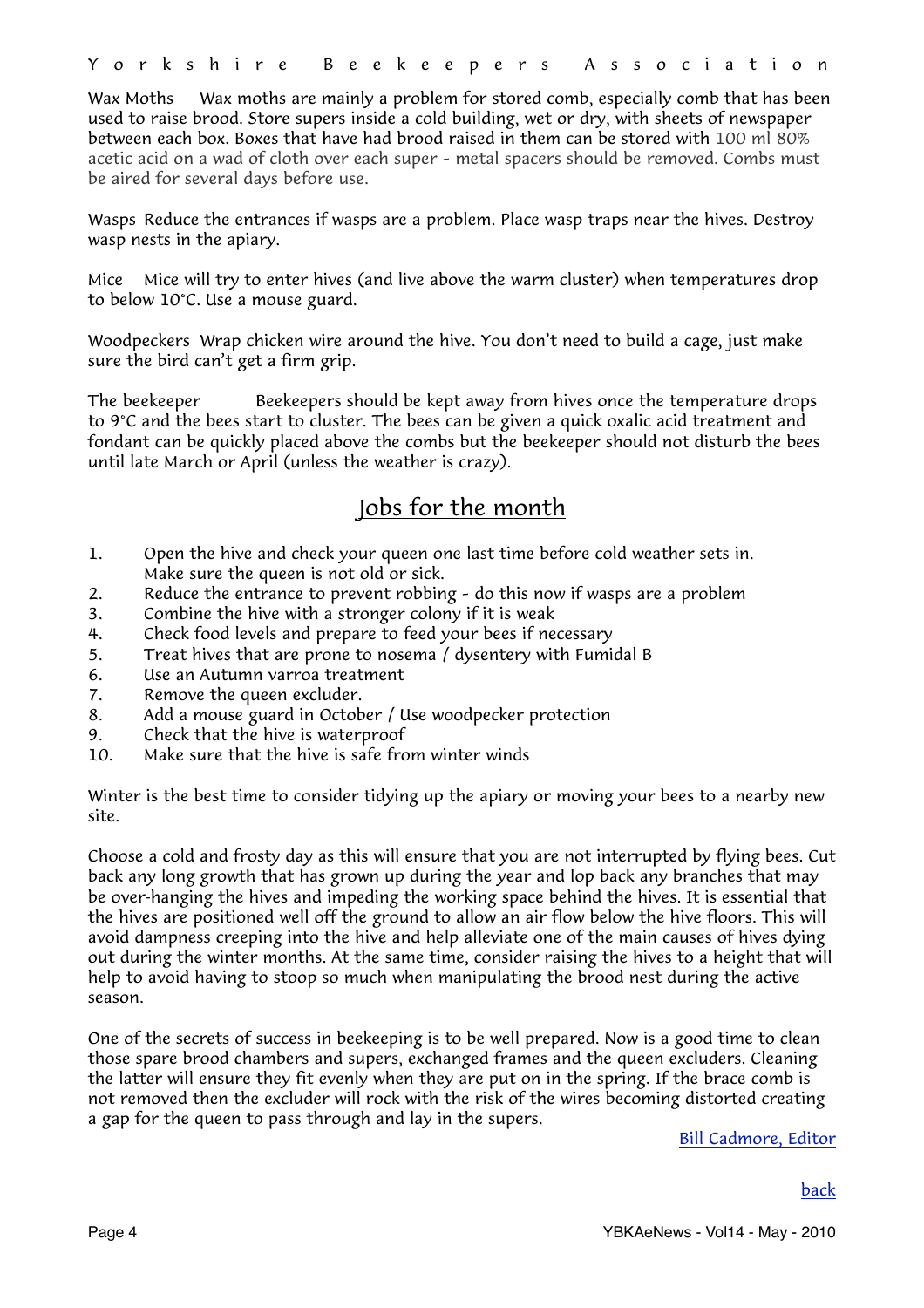# <span id="page-4-0"></span>Storage of Combs

The National Bee Unit produces some useful leaflets about all aspects of beekeeping - the one on PDB and Napthalene (FAQ20) is worth looking at if you know anybody who has used these chemicals to store comb.

To store comb there are two effective methods that are commonly used, one is freezing and the other a product called B401. A basic understanding of the life cycle of Greater Wax Moth, Galleria mellonella and Lesser Wax Moth Achroia grisella is helpful in controlling the potential ravages of these bee pests. These are described in FAQ 19 'Wax Moth'.

Super comb that has not had any brood in it whatsoever, and foundation are generally uninfested. Sometimes a small larva may be found but generally these die because there are insufficient nutrients for survival in the 'pure' beeswax. Many beekeepers suggest that storing supers 'wet' is a good preventative, a few store dry and ensure that the stack is moth proof. It is a sensible precaution to put barriers such as crown or clearer boards with the holes closed off between a number of boxes. This will reduce the potential damage if one box is infested.

More often than not brood comb contains wax moth eggs, larvae or pupae so any attempt to store it without treatment is to court disaster. Probably the most effective and safe treatment is to deep freeze the comb. No life stage of Greater Wax Moth can survive freezing for the periods given

> 4.5 hours -7°C 3 hours -12°C 2 hours -15°C

Remember to add time to allow the combs to reach the treatment temperature and be careful, as comb is very brittle at low temperatures. A chest type deep freeze is ideal.

'Certan' as it used to be called, or B4012, is a form of Bacillus thuringiensis, which kills the larvae as they attempt to feed on comb. It is a biological control which only attacks lepidopteron larvae and is harmless to honeybees and humans. In use it is diluted with 19 parts water and sprayed onto combs for storage. One bottle is sufficient to treat 70 – 100 Langstroth combs. Other forms of B. thuringiensis are not as effective.

No life stage of Greater Wax Moth can survive heating at 46°C for 80 minutes. However accurate temperature control is difficult and you must be careful that hot spots are not created melting the wax!

Using comb fumigation by acetic acid is a useful tool to destroy disease pathogens and is also effective against all life stages of wax moths if carried out correctly. See FAQ 9 'Fumigating Comb'.

The storage of old brood comb and super comb that has had brood in it must be questionable as these combs retain disease pathogens. Generally it is considered better practice to render the combs and use the wax recovered to exchange for new foundation or make into something useful.

Considered with the cost of treatment, rendering such comb is a safe approach.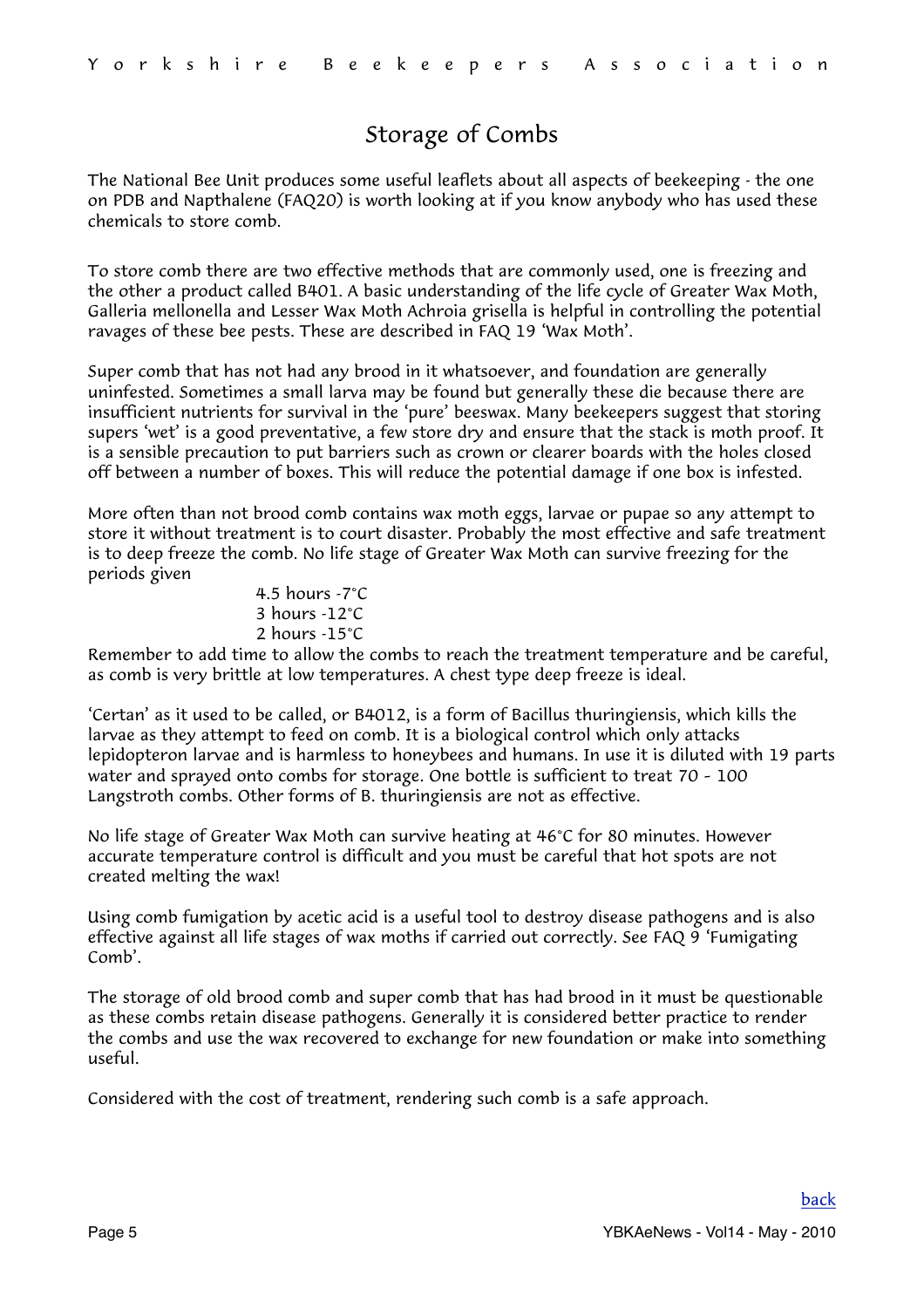# An Invitation

Bradford (Idle) Beekeepers Association and Leeds Beekeepers Association

would like to invite all Yorkshire BKA and Harrogate and Ripon BKA members to a lecture by

# <span id="page-5-0"></span>Kim Flottum

### Author and Editor of the American Bee Journal

Tuesday 2nd November 7.30 - 9.00

Bradford University

Secure, on campus, car parking is available to all attendees and the university is only a few minutes from the railway and bus station. Approach the university at the top end via Shearbridge Road, come into Longside Lane and then turn right into the barriered car park.

Refreshments will be available before and after the talk.

Entrance is by ticket only but there is no charge. Please contact [Bill](mailto:bill.cadmore@ntlworld.com?subject=Kim%20Flottum)  [Cadmore](mailto:bill.cadmore@ntlworld.com?subject=Kim%20Flottum) by email or telephone to obtain your ticket. A map will be sent with the ticket. Donations will be accepted to pay Kim's expenses.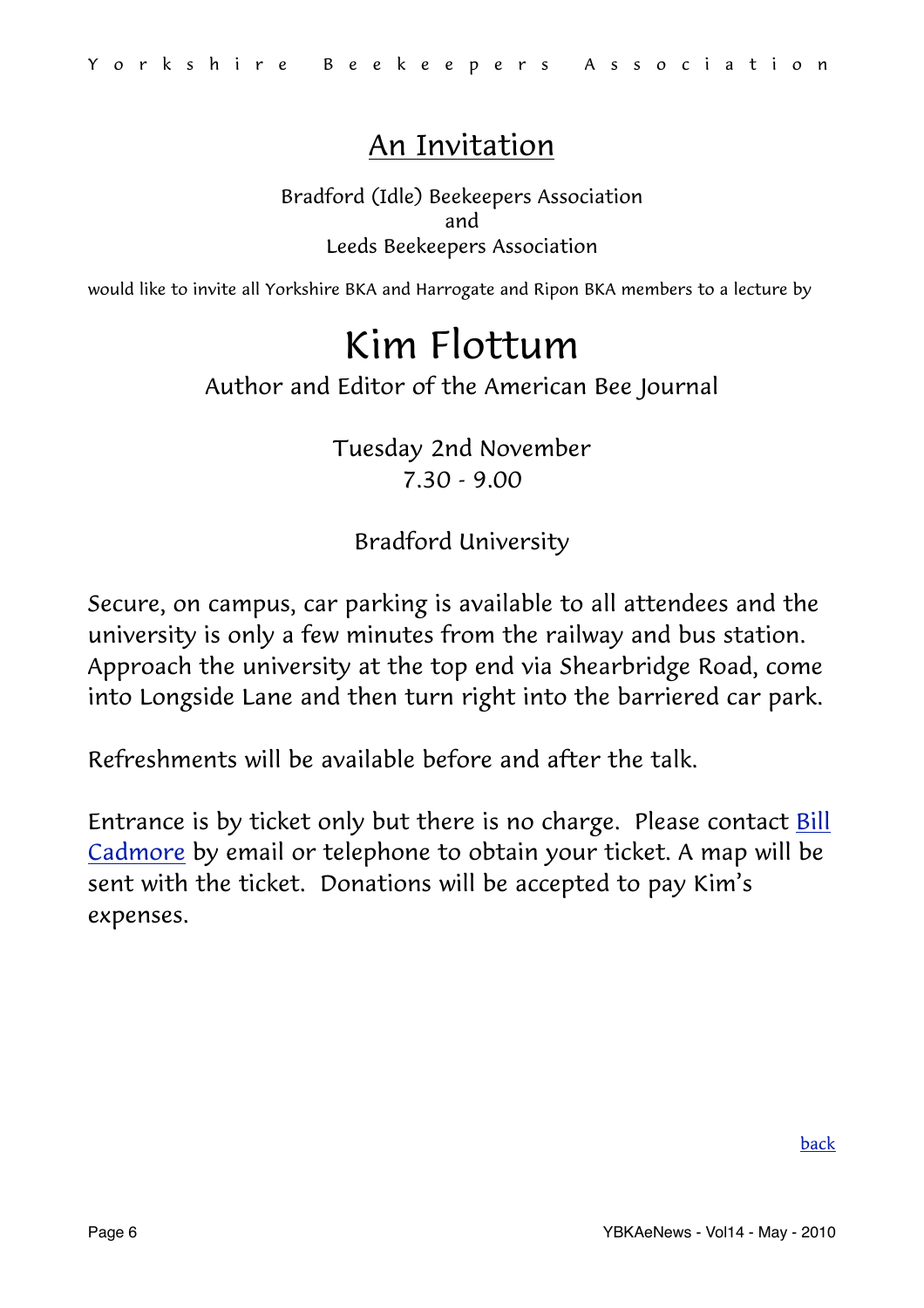#### Wanted - Yorkshire Honey

#### We would like to buy your surplus Yorkshire Honey

Despite having a bumper crop ourselves we can sell much more than we produce so if you want to save yourself the bother of bottling and selling your honey then sell it to us in bulk - we'll pay good prices.

#### Contact Lyn Cadmore

#### email - [billz.hunni@virgin.net](mailto:billz.hunni@virgin.net?subject=Yorkshire%20Honey%20Purchased)

#### phone - 0113 216 0482

[back](#page-0-1)

#### <span id="page-6-0"></span>Autumn Varroa Treatment

Do not be fooled by varroa - even if you haven't seen any varroa on your bees or when you uncap drone cells do not think that you can get away with not treating your bees this autumn. Do a test to see if you need to treat - and you'll be surprised at how many varroa you might get on the open mesh floor insert.

Hopefully we will have a warm spell in September so the thymol based products can be used with some hope of effectiveness. I'm using apiguard or apilifevar.

I've seen varroa on bees in two of my colonies but when uncapping the last few drones I found at least two in every cell of one colony. This prompted me to treat all sixty colonies with apiguard. The knock down rate achieved in twenty four hours varied from 0 (zero) to twenty five (25). Clearly some hives needed treating. These tended to be the colonies used for drone rearing and especially those used for drone storage prior to semen collection but colonies nearby to these also showed higher numbers of varroa.

Encouragingly there are far more colonies with no varroa drop or very low drop rates but even so I'm treating all colonies in a group if there is a higher drop hive in that group.

The colony on a roof in the city centre has so few varroa that I had to take some along to show the people looking after the hive what they were looking for on the OMF insert. While working with these people whop are very new to beekeeping I have found it really useful to work with a magnifying glass - this makes it so much easier to identify whether the object you are looking at is a varroa rather than a shiny lump of propolis or even pollen.

Even with an autumn treatment I still intend to use oxalic acid in winter. I dribble rather than fumigate and have found this to be a really good way to cut down varroa numbers.

I wish that the amitraz treatment strips were available in this country. Friends who have used them say they are very effective but we can only use this chemical if we have a prescription from a vet - and even then I can't find anybody who sells the strips.

Wouldn't it be nice if more of the pollinator research finance were being put into helping beekeepers find ways to live with varroa ? The news about bees that clean varroa off themselves more effectively is good but as varroa is still the major problem facing beekeepers in the UK I'm sure we could do more to keep it under control than pour acid over our bees.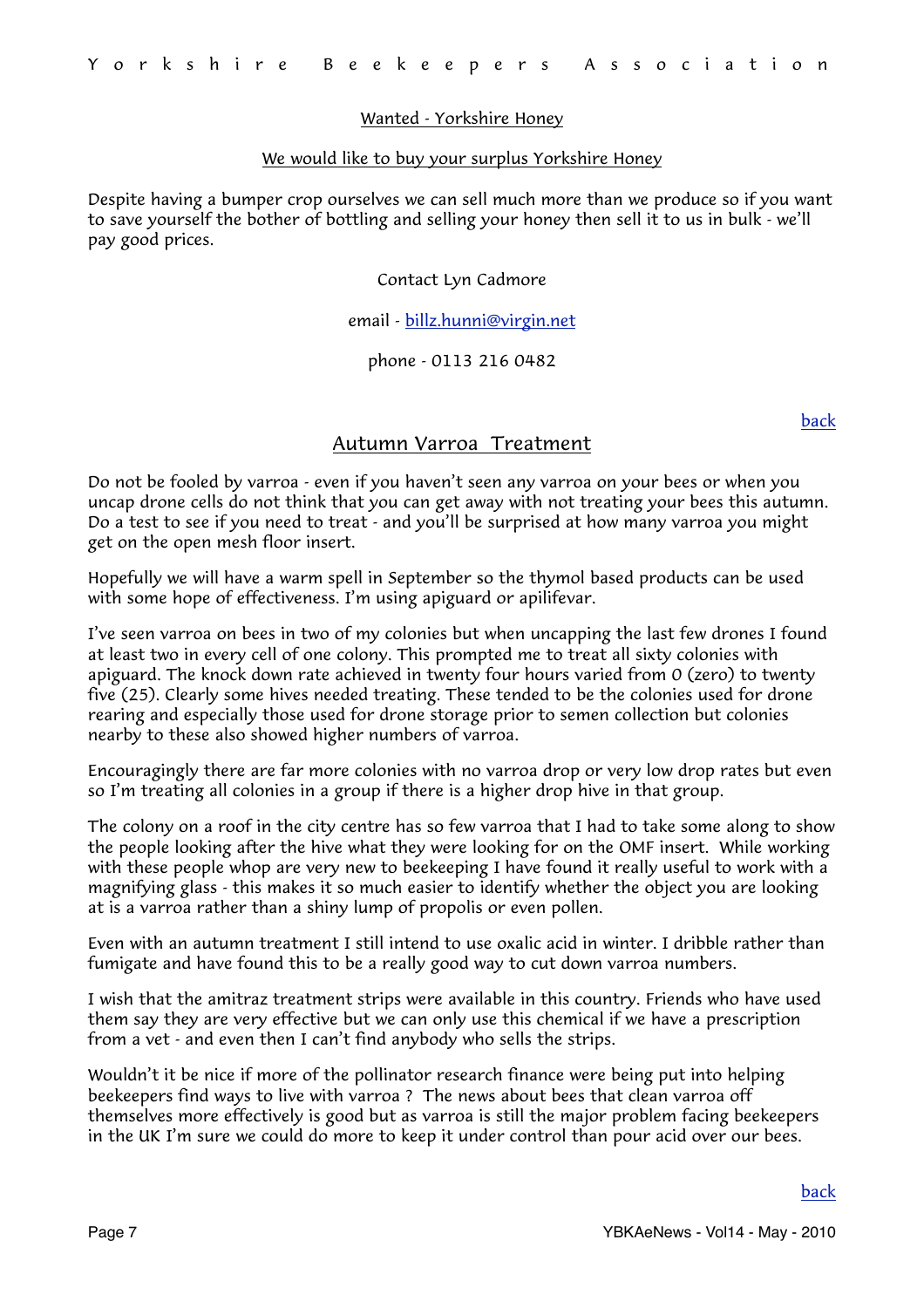#### <span id="page-7-0"></span>Important Dates

Y.B.K.A. DATES

| Countryside Live | October 23rd & 24th<br>Yorkshire Showground<br>Y.B.K.A. Honey Show                                           |                                                           |
|------------------|--------------------------------------------------------------------------------------------------------------|-----------------------------------------------------------|
| YBKA AGM         | December 4th<br>Yorkshire Showground                                                                         |                                                           |
| Other dates      |                                                                                                              |                                                           |
| Bradford BKA     | September 7th<br>First AGM for new association hoping to become a district of YBKA<br>Special guest speakers |                                                           |
|                  | Peter Hopkinson                                                                                              | University staff and beekeeper<br>Ecoversity & Beekeeping |
|                  | Geoff Hopkinson NDB                                                                                          | Beekeeper and author<br>Beekeeping                        |
|                  | Starts 7.30 p.m.                                                                                             |                                                           |
|                  | All <i>anne</i>                                                                                              | Annuacole theo welcough of the top                        |

 All welcome. Approach the university at the top end via Shearbridge Road, come into Longside Lane and then turn right into the barriered secure car park.

<span id="page-7-1"></span>RBI Regional Bee Inspector Ivor Flatman, tel. 01924 252795, e-mail [ivor.flatman@fera.gsi.gov.uk](mailto:ivor.flatman@fera.gsi.gov.uk) NBU office: National Bee Unit, The Food and Environment Research Agency, Sand Hutton, York, UK, YO41 1LZ Email: [nbu@fera.gsi.gov.uk](mailto:nbu@fera.gsi.gov.uk) Telephone: 01904 462510 Web site:<https://secure.fera.defra.gov.uk/beebase/>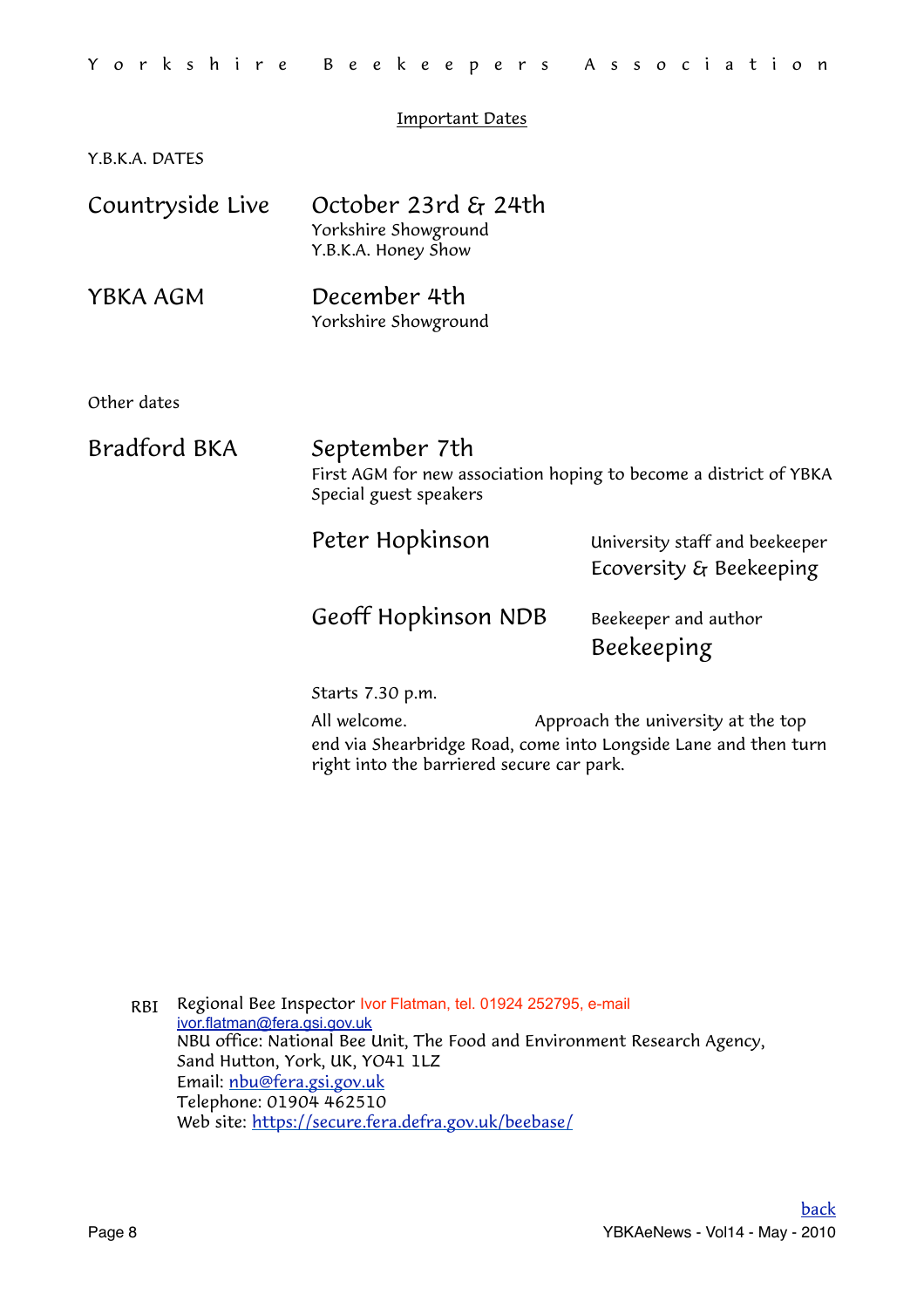#### Y.B.K.A. Executive Committee

#### <span id="page-8-0"></span>GPC

Chairman / Honey Show Organisation Dave Shannon 01302-772837 [dave\\_aca@tiscali.co.uk](mailto:dave_aca@tiscali.co.uk?subject=GPC) Vice Chairman / Newsletter Editor Bill Cadmore 01132160482 [bill.cadmore@ntlworld.com](mailto:bill.cadmore@ntlworld.com) Secretary Brian Latham 01132643436 [brian.latham@ntlworld.com](mailto:brian.latham@ntlworld.com) Treasurer John Whittaker 01937 834688 [johnmartinwhitaker@hotmail.com](mailto:johnmartinwhitaker@hotmail.com) Equipment Officer Roger Chappel [roger@rchappel.orangehome.co.uk](mailto:roger@rchappel.orangehome.co.uk) 01325315741 Education/Examinations Wendy Maslin 01482 656018 [wendy@maslin.karoo.co.uk](mailto:wendy@maslin.karoo.co.uk) Bee Husbandry Tom Robinson mautomrobee@btopenworld.com

BBKA Delegate Tony Jefferson 07749731945 [stoneleabees@yahoo.co.uk](mailto:stoneleabees@yahoo.co.uk) Information Officer Roger Chappel [roger@rchappel.orangehome.co.uk](mailto:roger@rchappel.orangehome.co.uk) 01325315741 Environment and spray liaison officer Kate Wallace [kate.wallace41@googlemail.com](mailto:kate.wallace41@googlemail.com) Web Master Eli Shannon [eliboosha@tiscali.co.uk](mailto:eliboosha@tiscali.co.uk) YAS Representative Michael Badger 0113 294 5879 [buzz.buzz@ntlworld.com](mailto:buzz.buzz@ntlworld.com) School Day Organiser Phil Gee 01422886114 07769650059 [pjgphilgee@aol.com](mailto:pjgphilgee@aol.com) NBU Representative Ivor Flatman 01924 252795 07775 119436 [ivor.flatman@fera.gsi.gov.uk](mailto:ivor.flatman@fera.gsi.gov.uk)

#### Yorkshire Area Representatives

Airedale, Wharfedale, Barkston Ash, Leeds Bill Cadmore South Riding, Doncaster, Barnsley, Sheffield Dave Shannon Halifax , Huddersfield, Wakefield, Pontefract Phil Gee Beverley, Cottingham, Hornsea Wendy Maslin Malton, Norton & District, Rydale, Scarborough Northallerton  $\epsilon_f$  Thirsk, Easingwold, York Tom robinson

 01132160482 [bill.cadmore@ntlworld.com](mailto:bill.cadmore@ntlworld.com) 01302-772837 [dave\\_aca@tiscali.co.uk](mailto:dave_aca@tiscali.co.uk?subject=GPC) 01422886114 07769650059 [pjgphilgee@aol.com](mailto:pjgphilgee@aol.com) 01482 656018 [wendy@maslin.karoo.co.uk](mailto:wendy@maslin.karoo.co.uk)

 mautomrobee@btopenworld.com Whitby  $\&$  District, Richmond  $&$  District Tony Jefferson 07749731945 [stoneleabees@yahoo.co.uk](mailto:stoneleabees@yahoo.co.uk)